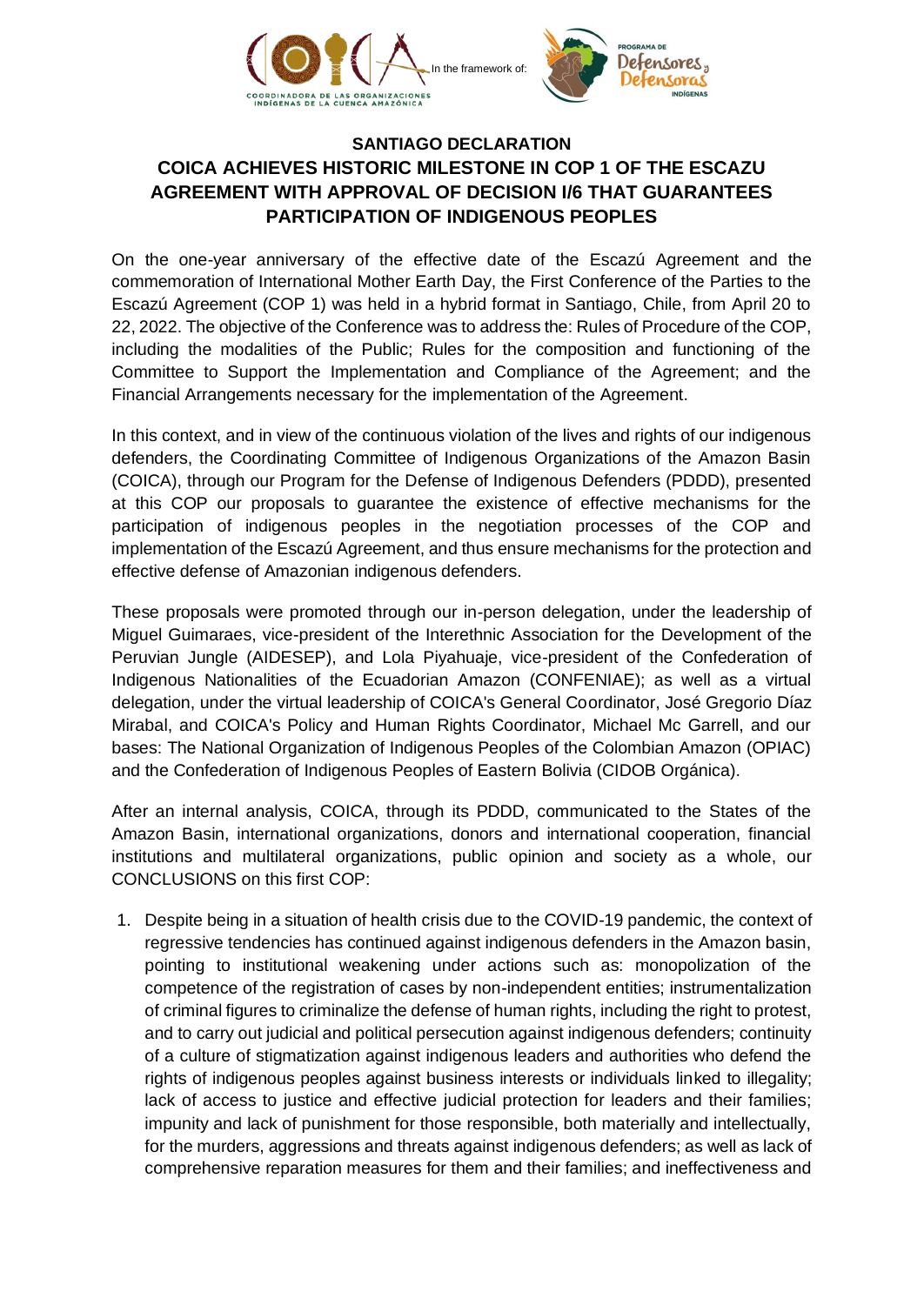

lack of functionality of early warning systems or mechanisms for the protection of defenders, such as in Peru and Colombia, to respond to emergency cases.

- 2. In this context, and despite being the most affected by decisions on the environment, COP 1 had serious limitations for the participation of the indigenous peoples of the Latin American region, and there was even no official participation of the Indigenous Peoples of the host country of the COP (Chile). However, from COICA we made efforts to be present in this strategic space in order to make decisions that guarantee the rights of indigenous peoples, and to generate actions that ensure a safe environment for them in compliance with Article 9 of the Escazú Agreement.
- 3. From the Amazonian indigenous peoples, we consider it important that the Escazú Agreement begins to be implemented and that the level of compliance can be monitored by the 12 States Parties, such as Bolivia, Ecuador and Guyana. In this regard, we welcome the approval of the Rules of the COP, including the modalities of the Public, and the Rules for the composition and functioning of the Committee to Support the Implementation and Compliance of the Agreement. COICA contributed to the final approval of articles 7 and 14 referring to the participation of the Public in the Bureau, since the contrary would mean eliminating the heart and spirit of the Agreement itself. And, consequently, we reiterate, together with our base CIDOB Orgánica, our rejection to the illegitimate proposal of the government of Bolivia that only sought to eliminate the participation of the public in the Board of Directors and intended to denaturalize the organic structure of indigenous peoples by having indigenous representatives elected by the States.
- 4. Likewise, and as a result of COICA's work, through its PDDD, we achieved a historic milestone at COP 1 of the Escazú Agreement, as the participation of indigenous peoples was recognized with the approval of Draft Decision I/6 on "Human Rights Defenders in Environmental Matters". This group will consider the participation of the public, with special emphasis on indigenous peoples and local communities in the conformation of this group, since we are the indigenous defenders who are in the first line of defense against the continuous and systematic violation of our human rights and criminalizationpersecution-judicialization of the defense of them. The implementation of this group is key because an action plan will be developed for the protection of human rights defenders in environmental issues, which will in turn contribute to the maintenance and strengthening of the democratic system.
- 5. In addition, we salute Alicia Bárcena, who accepted COICA's invitation and from now on is the godmother (ambassador) of our 80x25 initiative to promote actions to protect 80% of the Amazon by 2025, including the protection of indigenous defenders.
- 6. Despite this important achievement, the approval of the draft decision "Mechanisms for the participation of indigenous peoples in the COP processes and implementation of the Escazú Agreement" is still pending, which will be discussed and approved at the next extraordinary COP to be held in Argentina, under the commitment of the members of the COP Board of Directors.

In this framework, COICA and its member organizations in the nine countries of the Amazon Basin, RESOLVE:

• Lead and execute actions from the PDDD to promote the approval of the draft decision "Mechanisms for the participation of indigenous peoples in the COP processes and